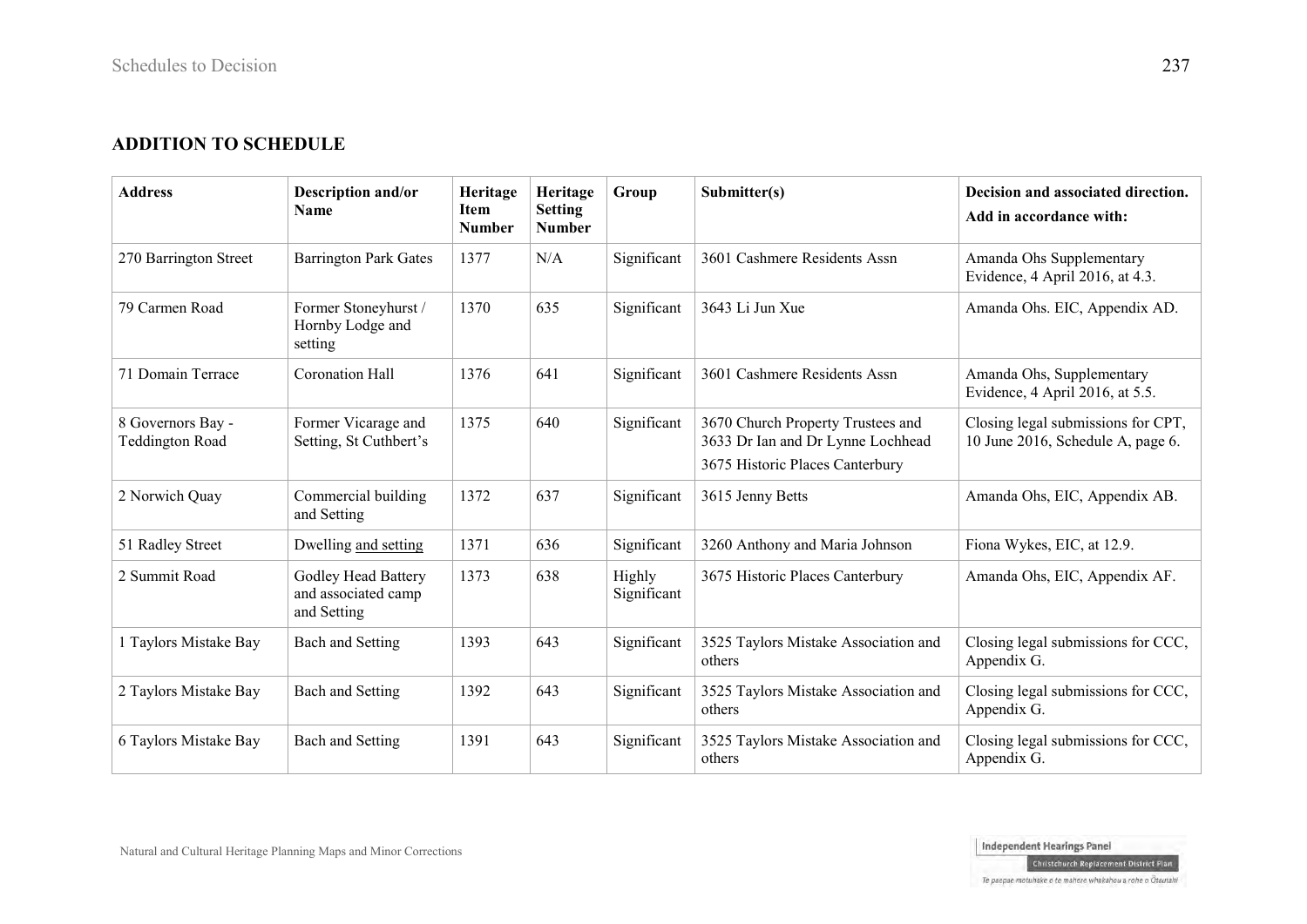| <b>Address</b>         | <b>Description and/or</b><br>Name | Heritage<br><b>Item</b><br><b>Number</b> | Heritage<br><b>Setting</b><br><b>Number</b> | Group       | Submitter(s)                                   | Decision and associated direction.<br>Add in accordance with: |
|------------------------|-----------------------------------|------------------------------------------|---------------------------------------------|-------------|------------------------------------------------|---------------------------------------------------------------|
| 28 Taylors Mistake Bay | <b>Bach and Setting</b>           | 1390                                     | 644                                         | Significant | 3525 Taylors Mistake Association and<br>others | Closing legal submissions for CCC,<br>Appendix G.             |
| 30 Taylors Mistake Bay | <b>Bach and Setting</b>           | 1389                                     | 644                                         | Significant | 3525 Taylors Mistake Association and<br>others | Closing legal submissions for CCC.<br>Appendix G.             |
| 31 Taylors Mistake Bay | Bach and Setting                  | 1388                                     | 644                                         | Significant | 3525 Taylors Mistake Association and<br>others | Closing legal submissions for CCC,<br>Appendix G.             |
| 32 Taylors Mistake Bay | <b>Bach and Setting</b>           | 1387                                     | 644                                         | Significant | 3525 Taylors Mistake Association and<br>others | Closing legal submissions for CCC,<br>Appendix G.             |
| 33 Taylors Mistake Bay | <b>Bach and Setting</b>           | 1386                                     | 644                                         | Significant | 3525 Taylors Mistake Association and<br>others | Closing legal submissions for CCC,<br>Appendix G.             |
| 47 Taylors Mistake Bay | <b>Bach and Setting</b>           | 1385                                     | 644                                         | Significant | 3525 Taylors Mistake Association and<br>others | Closing legal submissions for CCC,<br>Appendix G.             |
| 49 Taylors Mistake Bay | <b>Bach and Setting</b>           | 1384                                     | 645                                         | Significant | 3525 Taylors Mistake Association and<br>others | Closing legal submissions for CCC,<br>Appendix G.             |
| 56 Taylors Mistake Bay | <b>Bach and Setting</b>           | 1383                                     | 645                                         | Significant | 3525 Taylors Mistake Association and<br>others | Closing legal submissions for CCC,<br>Appendix G.             |
| 57 Taylors Mistake Bay | <b>Bach and Setting</b>           | 1382                                     | 645                                         | Significant | 3525 Taylors Mistake Association and<br>others | Closing legal submissions for CCC,<br>Appendix G.             |
| 59 Taylors Mistake Bay | <b>Bach and Setting</b>           | 1381                                     | 645                                         | Significant | 3525 Taylors Mistake Association and<br>others | Closing legal submissions for CCC,<br>Appendix G.             |
| 68 Taylors Mistake Bay | <b>Bach and Setting</b>           | 1380                                     | 645                                         | Significant | 3525 Taylors Mistake Association and<br>others | Closing legal submissions for CCC,<br>Appendix G.             |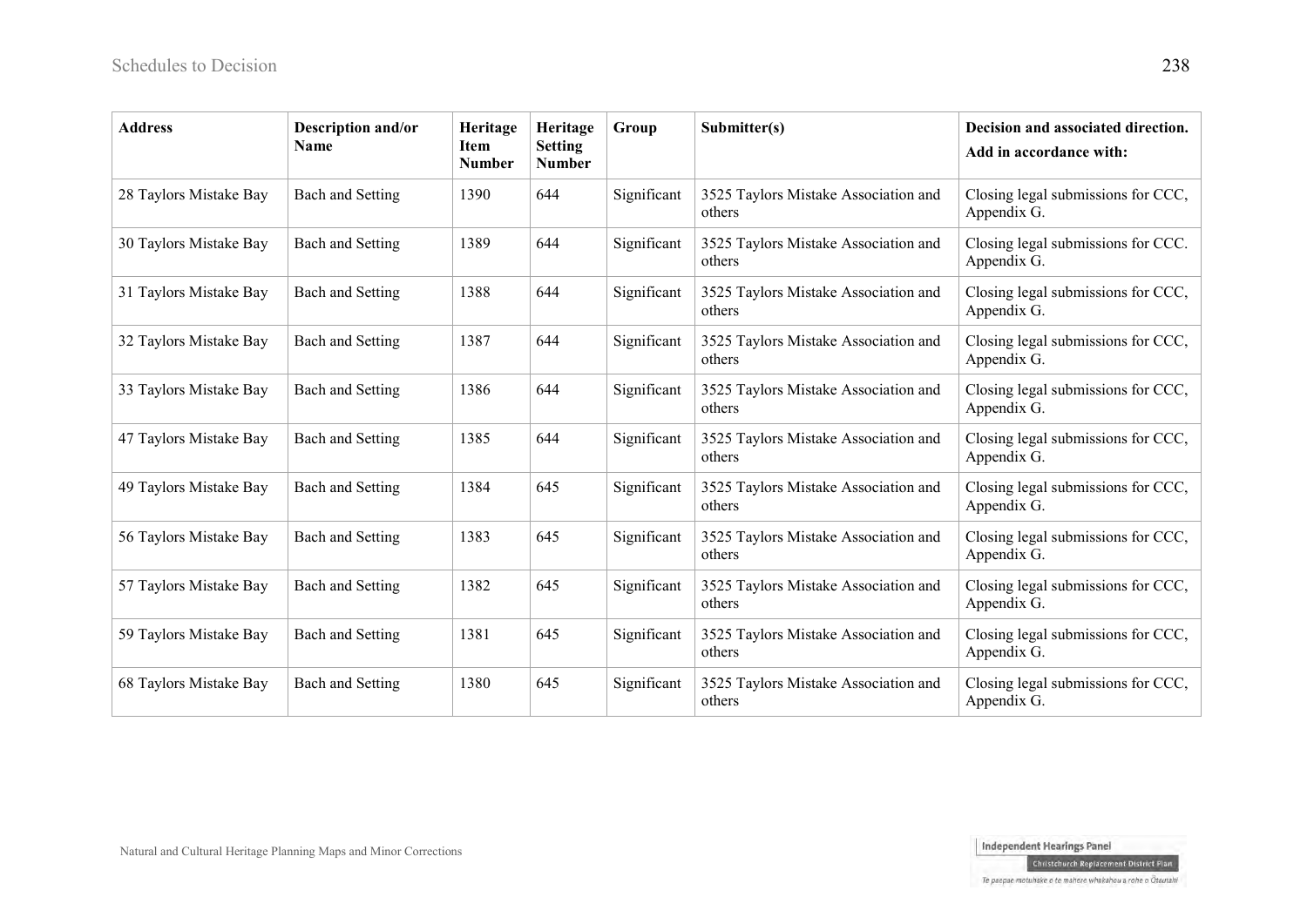#### **AMEND ITEM DESCRIPTION**

| <b>Address</b>                     | <b>Description and/or Name</b>                                                                                                                                                                  | Heritage<br>Item<br><b>Number</b> | Heritage<br><b>Setting</b><br><b>Number</b> | Group                 | Submitter(s)                                        | Decision and associated direction.<br>Amend in accordance with:                                                                   |
|------------------------------------|-------------------------------------------------------------------------------------------------------------------------------------------------------------------------------------------------|-----------------------------------|---------------------------------------------|-----------------------|-----------------------------------------------------|-----------------------------------------------------------------------------------------------------------------------------------|
| 145 Gloucester Street              | Theatre Royal, including all of that part of the<br>building south of the proscenium arch but<br>excluding the new part of the building on the<br>eastern side of the seismic wall, and setting | 222                               | 331                                         | Highly<br>Significant | 3633 Lochhead<br>FS5072 Theatre<br>Royal Foundation | Amend Item description to identify<br>parts in accordance with Amanda<br>Ohs, EIC at 12.2.                                        |
| 39 Kahu Road                       | Christchurch Boys' High School Main<br>Building and Setting                                                                                                                                     | 506                               | 214                                         | Highly<br>Significant | 3234 and 3235<br>Christchurch<br>Boys' High School  | Amend Item description to remove<br>some elements of Main Block in<br>accordance with Fiona Wykes, EIC<br>at 11.2 and Appendix O. |
| 231 Old Sumner -<br>Lyttelton Road | <b>Battery Point Battery</b>                                                                                                                                                                    | 1129                              | N/A                                         | Highly<br>Significant | 3323 Lyttelton<br>Port Company                      | Amend Item description in<br>accordance with Amanda Ohs,<br>Appendix T.                                                           |
| 5 Cracroft Terrace                 | St Augustine's Anglican Church and Setting<br>(excluding the basement)                                                                                                                          | 156                               | 312                                         | Significant           | 3670 Church<br><b>Property Trustees</b>             | Memorandum of Counsel for CCC,<br>15 February 2016. Item description<br>to exclude basement, Hannan Hall,<br>Hannan Centre.       |

Christchurch Replacement District Plan Te paepae motuhake o te mahere whakahou a rohe o Ōtautahi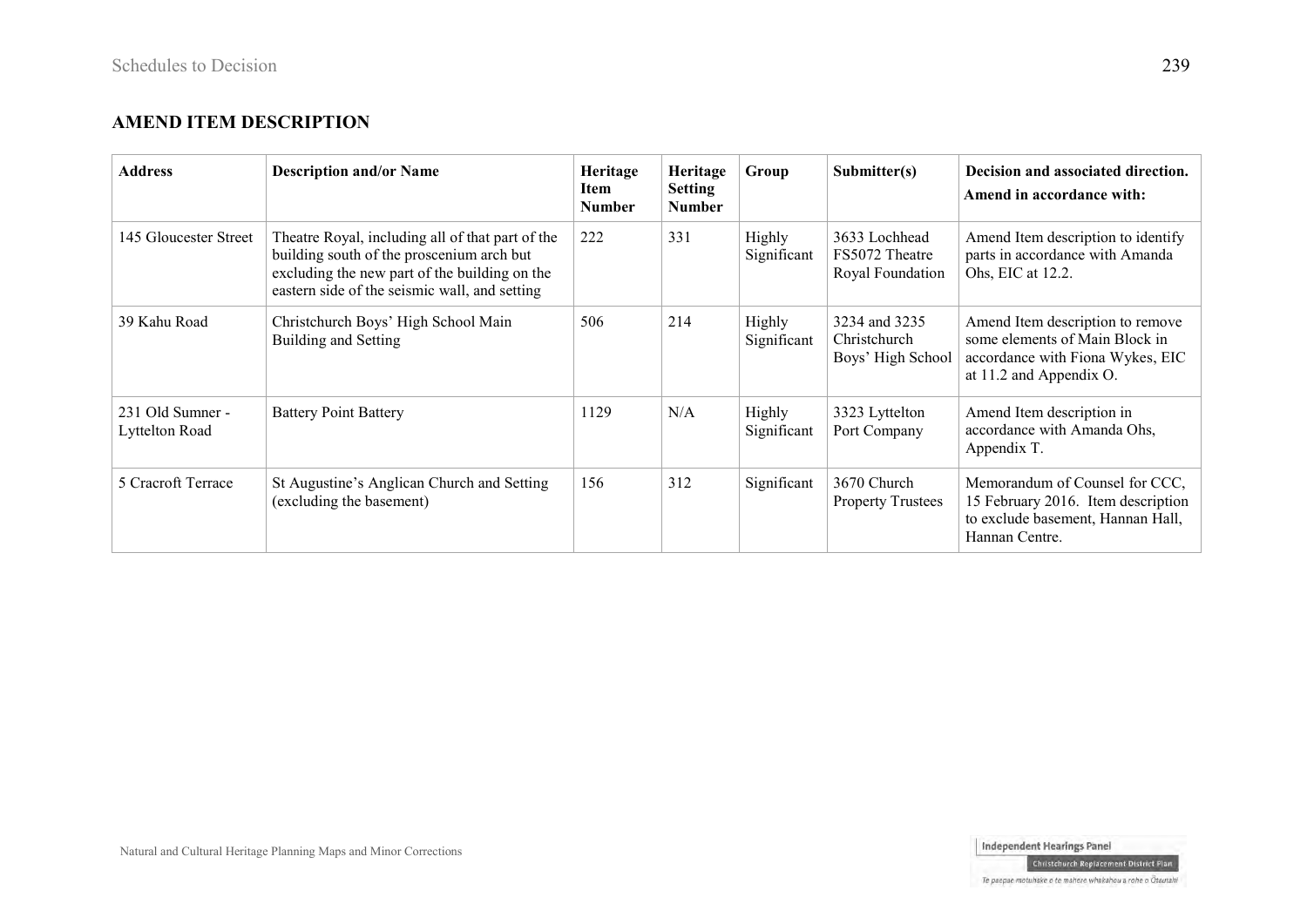### **AMEND LISTING CATEGORY**

| <b>Address</b>         | <b>Description and/or Name</b>                                         | Heritage<br>Item<br>Number | Heritage<br><b>Setting</b><br><b>Number</b> | Group                 | $\mathbf{Submitter(s)}$ | Decision and associated direction.<br>Amend in accordance with: |
|------------------------|------------------------------------------------------------------------|----------------------------|---------------------------------------------|-----------------------|-------------------------|-----------------------------------------------------------------|
| 663 Main North<br>Road | Dwelling and setting, Belfast<br>School Master's House                 | 352                        | 614                                         | Highly<br>Significant | 3633 Lochhead           | Amanda Ohs, EIC, at 10.1.                                       |
| 100 Waimairi Road      | College House Principal's Lodge<br>and Setting                         | 534                        | 194                                         | Significant           | 3420 College House      | Amanda Ohs, EIC, at 11.4.                                       |
| 100 Waimairi Road      | College House Office, Foyer,<br><b>Accommodation Block and Setting</b> | 1336                       | 194                                         | Significant           | 3420 College House      | Amanda Ohs, EIC, at 11.4.                                       |



Christchurch Replacement District Plan

Te paepae motuhake o te mahere whakahou a rohe o Ōtautahi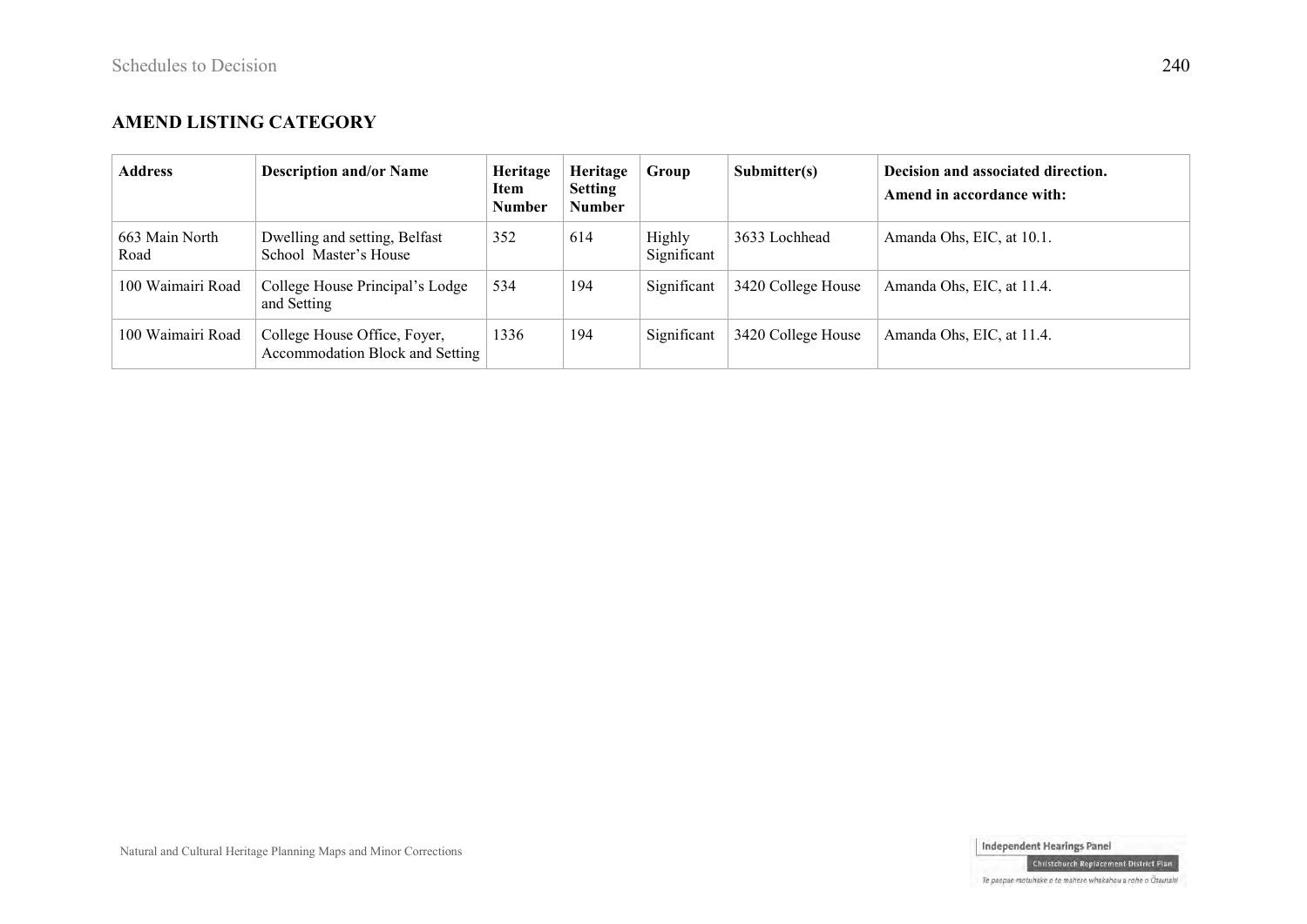## **AMEND SETTING**

| <b>Address</b>            | <b>Description and/or Name</b>                                                                                                              | Heritage<br><b>Item</b><br><b>Number</b> | Heritage<br><b>Setting</b><br><b>Number</b> | Group                                                                     | Submitter(s)                       | Decision and associated direction.<br>Amend setting in accordance with:                                                     |
|---------------------------|---------------------------------------------------------------------------------------------------------------------------------------------|------------------------------------------|---------------------------------------------|---------------------------------------------------------------------------|------------------------------------|-----------------------------------------------------------------------------------------------------------------------------|
| 30 Acacia Avenue          | Former Dwelling and Setting,<br>Middleton                                                                                                   | 27                                       | 200                                         | Significant                                                               | 3025 Lawrence John<br>Allpress     | Amanda Ohs, EIC, at 12.38. Remove 47B<br>Arthur Street.                                                                     |
| 16 Aubrey Street<br>South | Dwelling and Setting (note the<br>setting on the north east side of<br>the building ends at the<br>concrete retaining wall on that<br>side) | 1037                                     | 42                                          | Significant                                                               | 3626 Rosemary Lyon                 | Closing submissions for Rosemary Lyon, 10<br>June 2016, at 2.1 and Closing submissions for<br>CCC, 17 June 2016, at 2.2(f). |
| 2A Cave Terrace           | Monck's Cave and Setting<br>(underground heritage item                                                                                      | 1367                                     | 633                                         | Highly<br>Significant                                                     | 3723 Christchurch City<br>Council  | Amanda Ohs, EIC at 15.4.-15.6 as shown in<br>Attachment 2 to submission 3723, page 19.                                      |
| 66H Clarence Street       | Former Addington Railway<br>Workshops Water Tower and<br>Setting                                                                            | 96                                       | 222                                         | Highly<br>Significant                                                     | 3626 Ngāi Tahu Property<br>Limited | Amanda Ohs, EIC, at 12.30, Appendix U.                                                                                      |
| 71 Corsair Drive          | Former RNZAF Station<br>Wigram Instructional<br>Building/Control Tower and<br>Setting                                                       | 628                                      | 184                                         | Highly<br>Significant                                                     | 3626 Ngāi Tahu Property<br>Limited | Amanda Ohs, EIC, at 12.31, Appendix V.                                                                                      |
| 280 Durham Street         | Canterbury Provincial<br>Chambers and related<br>buildings and Setting                                                                      | 638, 172<br>and 1345                     | 625                                         | For172 and<br>638 Highly<br>Significant<br>and for<br>1345<br>Significant | 3723 Christchurch City<br>Council  | Amanda Ohs, EIC at 15.4.-15.6 as shown in<br>Attachment 2 to submission 3723, page 15,<br>17 and 18.                        |
| 12 Glandovey Road         | Dwelling and Setting                                                                                                                        | 208                                      | 210                                         | Significant                                                               | 3723 Christchurch City<br>Council  | Amanda Ohs, Evidence in Chief, 12.34<br>remove 10A Glandovey Road from setting.                                             |
| 26 Godley Quay            | Dwelling and Setting                                                                                                                        | 1134                                     | 122                                         | Significant                                                               | 3723 Christchurch City<br>Council  | Amanda Ohs, EIC at 15.4.-15.6 as shown in<br>Attachment 2 to submission 3723, page 9.                                       |

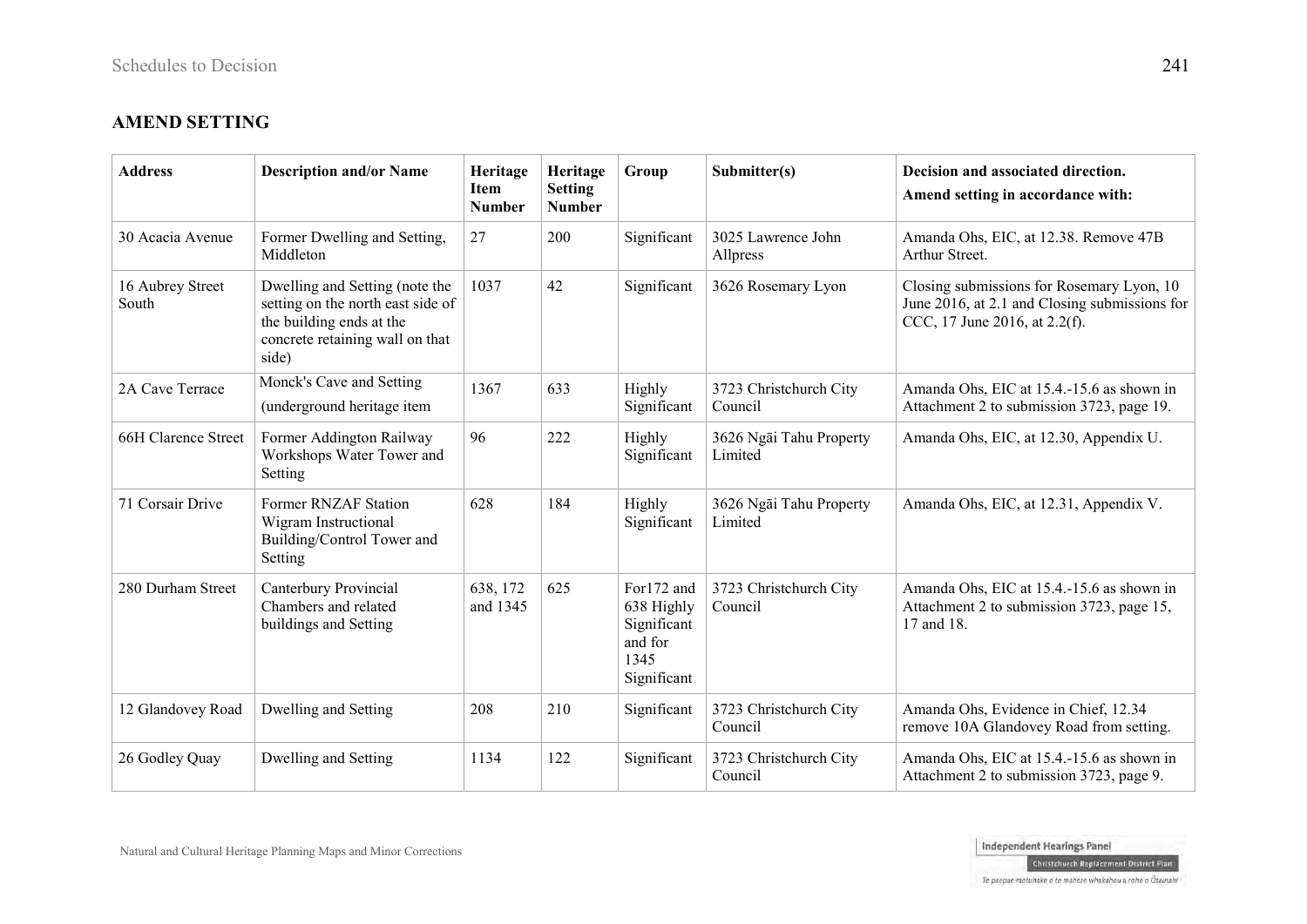| <b>Address</b>                              | <b>Description and/or Name</b>                                        | Heritage<br><b>Item</b><br><b>Number</b> | Heritage<br><b>Setting</b><br><b>Number</b> | Group                 | Submitter(s)                                                            | Decision and associated direction.<br>Amend setting in accordance with:              |
|---------------------------------------------|-----------------------------------------------------------------------|------------------------------------------|---------------------------------------------|-----------------------|-------------------------------------------------------------------------|--------------------------------------------------------------------------------------|
| 8 Governors Bay -<br><b>Teddington Road</b> | St Cuthbert's Church and<br>Setting                                   | 674                                      | 179                                         | Highly<br>Significant | 3670 Church Property<br>Trustees and 3675 Historic<br>Places Canterbury | Amanda Ohs, Rebuttal, Appendix H.                                                    |
| 50 Hawke Street                             | St Faith's Church and Setting                                         | 239                                      | 468                                         | Highly<br>Significant | 3670 Church Property<br>Trustees                                        | Amanda Ohs, Rebuttal, Appendix G.                                                    |
| 59 Hewitts Road                             | Former Dwelling and Setting,<br>Te Koraha                             | 270                                      | 240                                         | Highly<br>Significant | 3697 Rangi Ruru                                                         | Amanda Ohs, Rebuttal, Appendix M and<br>Correction to Spelling.                      |
| 59 Hewitts Road                             | St Andrews Church and<br>Setting                                      | 271                                      | 239                                         | Highly<br>Significant | 3723 Christchurch City<br>Council                                       | Amanda Ohs, EIC, Appendix R.                                                         |
| 90 Ilam Road                                | Former Dwelling and Setting,<br>Okeover                               | 300                                      | 201                                         | Significant           | 3694 University of<br>Canterbury                                        | Amanda Ohs, EIC, Appendix O.                                                         |
| 129 Ilam Road                               | Former dwelling and Setting                                           | 301                                      | 602                                         | Highly<br>Significant | 3694 University of<br>Canterbury                                        | Amanda Ohs, Rebuttal, Appendix N.                                                    |
| 228 Kilmore Street                          | Commercial Building and<br><b>Setting</b>                             | 316                                      | 367                                         | Significant           | 3723 and FS5025 Susan<br><b>Stagg and Michael Rucse</b>                 | Amanda Ohs, EIC, at 12.33.                                                           |
| 388 Lincoln Road                            | Former Addington Gaol, Wall<br>and Setting                            | 338                                      | 230                                         | Highly<br>Significant | 3723 Christchurch City<br>Council                                       | Amanda Ohs, EIC at 15.4.-15.6 as shown in<br>Schedule 2 to submission 3723, page 12. |
| 20 Lychgate Close                           | Holy Trinity Avonside<br>Lychgate, and Setting                        | 1358                                     | 386                                         | Significant           | 3670 Church Property<br><b>Trustees</b>                                 | Closing legal submissions on behalf of CPT,<br>10 June 2016, Schedule A, page 6.     |
| 24 Main South Road                          | St Peter's Church Lychgate<br>and Setting                             | 1314                                     | 193                                         | Significant           | 3670 Church Property<br>Trustees                                        | Amanda Ohs, EIC, Appendix S.                                                         |
| 248 Manchester<br><b>Street</b>             | Former Church of St Luke the<br>Evangelist Bell Tower and<br>Setting. | 1290                                     | 344                                         | Significant           | 3670 Church Property<br>Trustees                                        | Closing legal submissions on behalf of CPT,<br>10 June 2016, Schedule A, page 2.     |
| 387 Manchester<br><b>Street</b>             | Former Dwelling and Setting,<br>Holly Lea/McLean's Mansion            | 373                                      | 332                                         | Highly<br>Significant | 3233 Peterborough Village<br>and 3668 Rochfort Group                    | Amanda Ohs, EIC, at 12.11, Appendix N.                                               |

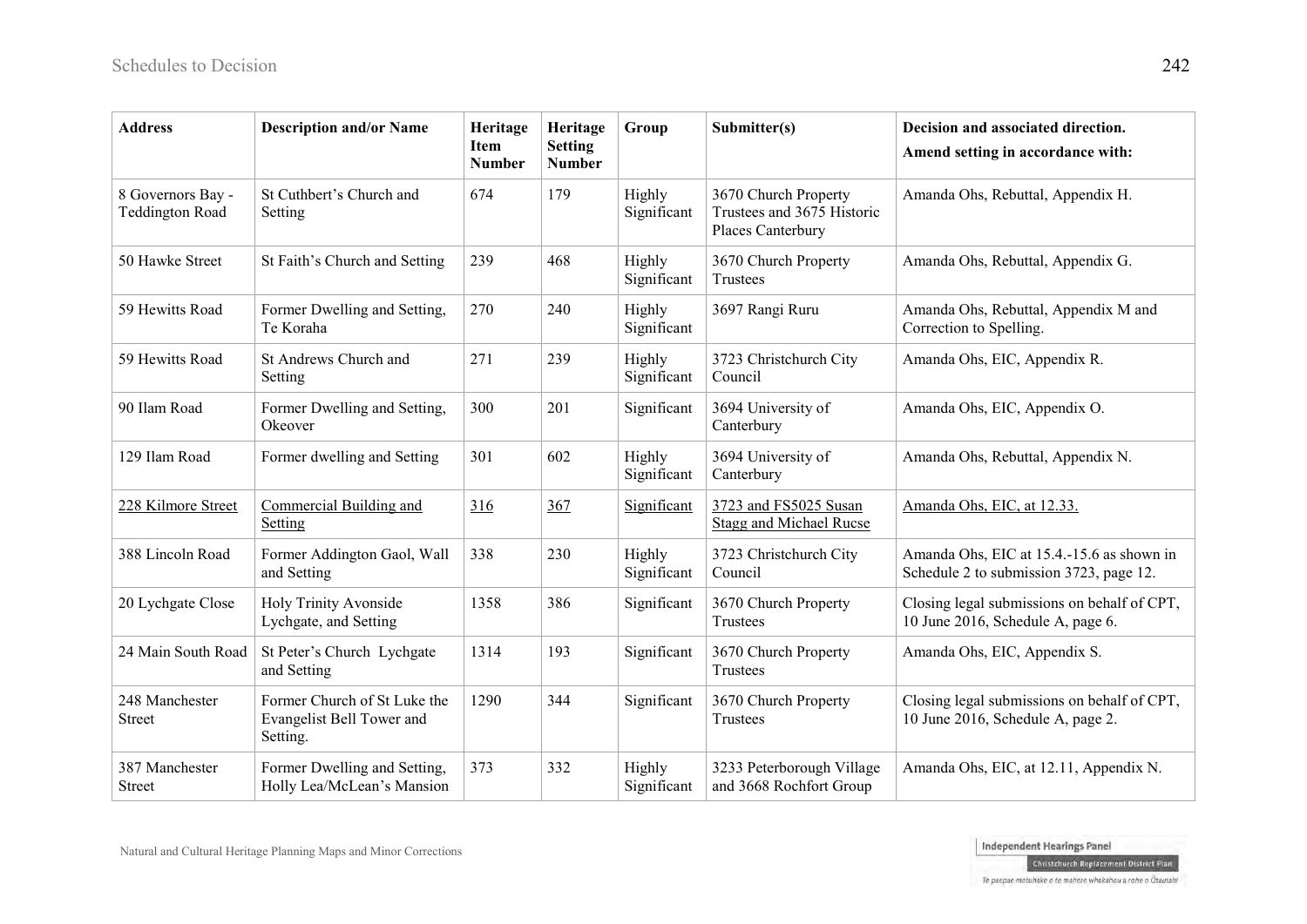| <b>Address</b>          | <b>Description and/or Name</b>                                                | Heritage<br><b>Item</b><br><b>Number</b> | Heritage<br><b>Setting</b><br><b>Number</b> | Group                 | Submitter(s)                       | Decision and associated direction.<br>Amend setting in accordance with:              |
|-------------------------|-------------------------------------------------------------------------------|------------------------------------------|---------------------------------------------|-----------------------|------------------------------------|--------------------------------------------------------------------------------------|
| 35 Mustang Avenue       | Former RNZAF Station<br>Wigram Hangar 4 and Setting                           | 1306                                     | 184                                         | Highly<br>Significant | 3626 Ngāi Tahu Property<br>Limited | Amanda Ohs, EIC, at 12.31, Appendix V.                                               |
| 35 Mustang Avenue       | Former RNZAF Station<br>Wigram Hangar 5 and Setting                           | 629                                      | 184                                         | Highly<br>Significant | 3626 Ngāi Tahu Property<br>Limited | Amanda Ohs, EIC, at 12.31, Appendix V.                                               |
| 26a Nash Road           | Oaklands, former Mount<br>Magdala Chapel/St John of<br>God Chapel and Setting | 402                                      | 191                                         | Highly<br>Significant | 3723 Christchurch City<br>Council  | Amanda Ohs, EIC at 15.4.-15.6 as shown in<br>Schedule 2 to submission 3723, page 1.  |
| 1131 Okains Bay<br>Road | St John the Evangelist Church<br>and Setting                                  | 715                                      | 144                                         | Highly<br>Significant | 3670 Church Property<br>Trustees   | Amanda Ohs, Rebuttal, Appendix I.                                                    |
| 176 Oxford Terrace      | Former Midland Club and<br>Setting                                            | 416                                      | 610                                         | Significant           | 3723 Christchurch City<br>Council  | Amanda Ohs, EIC at 15.4.-15.6 as shown in<br>Schedule 2 to submission 3723, page 16. |
| 6 Peartree Lane         | Dwelling and Setting,<br>Glenmore                                             | 449                                      | 395                                         | Significant           | 4002 Penelope Wenlock              | Closing submissions for CCC, 17 June 2016,<br>at $2.2(j)$ .                          |
| 65 Riccarton Road       | St James' Church and Setting                                                  | 465                                      | 220                                         | Highly<br>Significant | 3670 Church Property<br>Trustees   | Amanda Ohs, Rebuttal, Appendix F.                                                    |
| 5 St Barnabas Lane      | 5 and 7 St Barnabas Lane                                                      | 189                                      | 211                                         | Significant           | Richard Peebles (3723)             | Amanda Ohs, EIC, at 12.34 to remove 7 St<br>Barnabas Lane.                           |
| 30 Sullivan Avenue      | Former Girls' Training Hostel<br>and Setting                                  | 1366                                     | 632                                         | Significant           | 3277 CPIT                          | Amanda Ohs, EIC, Appendix M.                                                         |
| 200 Tuam Street         | Commercial Building and<br>Setting, Lawrie and Wilson<br>Auctioneers          | 514                                      | 378                                         | Significant           | 3721 CERA                          | Amanda Ohs, EIC, 12.41, Appendix Z.                                                  |
| 214 Tuam Street         | Former Tuam Street Hall and<br>Setting                                        | 515                                      | 606                                         | Significant           | 3721 CERA                          | Amanda, Ohs EIC, 12.41 Appendix Z.                                                   |
| 14 Wise Street          | Former Wood Brothers Flour<br>Mill and Setting                                | 541                                      | 226                                         | Highly<br>Significant | 3723 Christchurch City<br>Council  | Amanda Ohs, EIC at 15.4.-15.6 as shown in<br>Schedule 2 to submission 3723, page 14. |

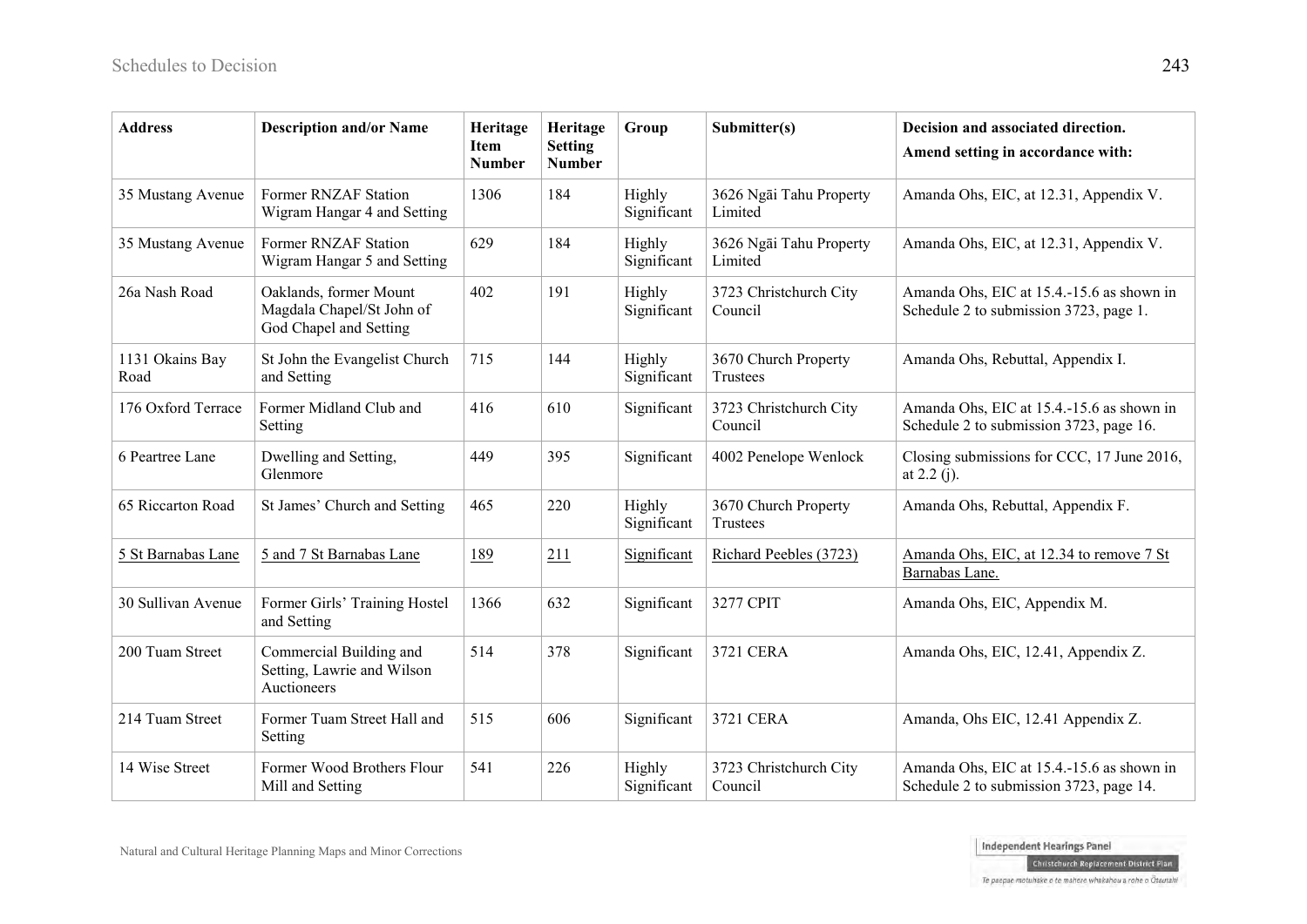# **NO CHANGE**

| <b>Street</b>              | Description and/or<br><b>Name</b>                               | Heritage<br><b>Item</b><br><b>Number</b> | Heritage<br><b>Setting</b><br><b>Number</b> | Group                 | Submitter(s)                                                                                                  | Decision and associated direction.<br>No change in accordance with:                                        |
|----------------------------|-----------------------------------------------------------------|------------------------------------------|---------------------------------------------|-----------------------|---------------------------------------------------------------------------------------------------------------|------------------------------------------------------------------------------------------------------------|
| 99 Cathedral Square        | Cathedral Square and<br>Setting                                 | 98                                       | 553                                         | Highly<br>Significant | 3633 Dr Ian and Dr Lynne<br>Lochhead, 3700<br>Christchurch Civic Trust<br>and Others and Carter<br>Group 3602 | Amanda Ohs, EIC, at 12.1.                                                                                  |
| 243 Durham Street<br>South | St Michael's School Hall<br>and Setting                         | 169                                      | 307                                         | Highly<br>Significant | 3670 Church Property<br><b>Trustees</b>                                                                       | Closing legal submissions on behalf of CPT, 10<br>June 2016, Schedule A.                                   |
| 243 Durham Street<br>South | St. Michael and All<br>Angels Church & Setting                  | 410                                      | 307                                         | Highly<br>Significant | 3670 Church Property<br>Trustees                                                                              | Closing legal submissions on behalf of CPT, 10<br>June 2016, Schedule A.                                   |
| 83 Heaton Street           | Elmwood Park                                                    | 243                                      | N/A                                         | Significant           | 3682 and FS5019 Elmwood<br>Park Inc                                                                           | Closing legal submissions for CCC, 17 June<br>2016, at 2.2(e). Correction to exclude 83D<br>Heaton Street. |
| 20 Mona Vale<br>Avenue     | Dwelling and Setting                                            | 384                                      | 224                                         | Significant           | 3154 David Owens                                                                                              | Submission withdrawn.                                                                                      |
| 389 Onuku Road             | Karaweko and Setting                                            | 1174                                     | 152                                         | Highly<br>Significant | 3722 Te Rūnanga o Ngāi<br>Tahu                                                                                | Amanda Ohs, EIC, 9.25.                                                                                     |
| 392 Onuku Road             | Te Whare Karakia o<br>Onuku and Setting                         | 683                                      | 500                                         | Significant           | 3722 Te Rūnanga o Ngāi<br>Tahu                                                                                | Amanda Ohs, EIC, 9.25.                                                                                     |
| 165 Racecourse<br>Road     | <b>Riccarton Racecourse</b><br>Public Grandstand and<br>Setting | 453                                      | 183                                         | Highly<br>Significant | 3414 Canterbury Jockey<br>Club                                                                                | No Change to listing. CCC closing submissions<br>Appendix G.                                               |
| 165 Racecourse<br>Road     | Riccarton Racecourse Tea<br>House and Setting                   | 452                                      | 183                                         | Highly<br>Significant | 3414 Canterbury Jockey<br>Club                                                                                | No Change to listing. CCC closing submissions<br>Appendix G.                                               |
| 41 Ranfurly Street         | Dwelling and Setting                                            | 454                                      | 452                                         | Significant           | 3486 N and T Tyler                                                                                            | No Change in accordance with CCC closing<br>submissions, Appendix G.                                       |

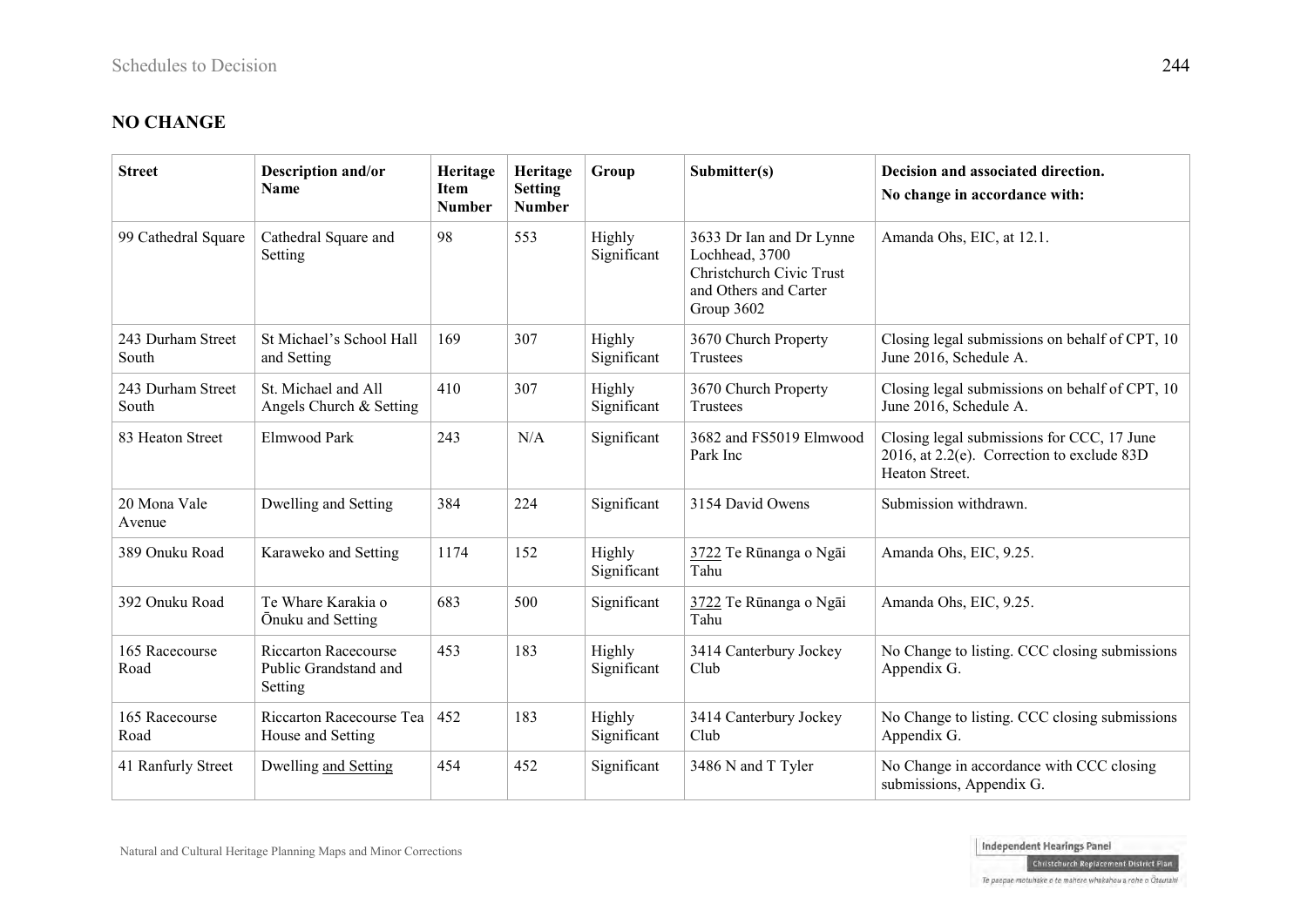| <b>Street</b>     | <b>Description and/or</b><br>Name      | Heritage<br>Item<br><b>Number</b> | Heritage<br><b>Setting</b><br><b>Number</b> | Group                 | Submitter(s)       | Decision and associated direction.<br>No change in accordance with: |
|-------------------|----------------------------------------|-----------------------------------|---------------------------------------------|-----------------------|--------------------|---------------------------------------------------------------------|
| 100 Waimairi Road | College House Chapel<br>and Setting    | 1338                              | 194                                         | Highly<br>Significant | 3420 College House | No change in accordance with Amanda Ohs,<br>EIC, at 11.4.           |
| 100 Waimairi Road | College House Courtyard<br>and setting | 1342                              | 194                                         | Highly<br>Significant | 3420 College House | No change in accordance with, Amanda Ohs,<br>EIC, 11.4.             |

Independent Hearings Panel Christchurch Replacement District Plan

Natural and Cultural Heritage Planning Maps and Minor Corrections

Te paepae motuhake o te mahere whakahou a rohe o Ōtautahi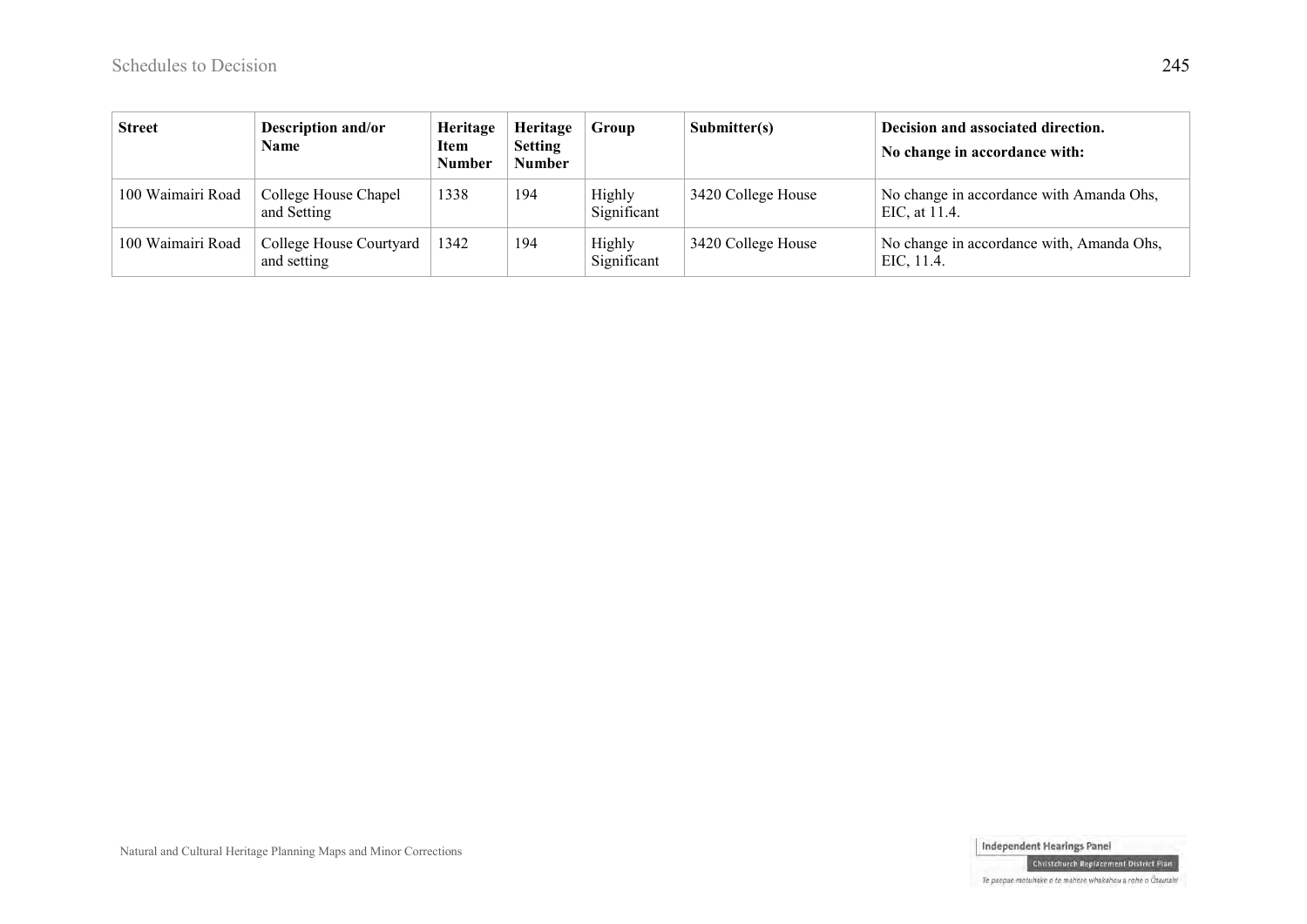#### **REMOVE FROM SCHEDULE**

| <b>Street</b>               | Description and/or<br><b>Name</b>         | Heritage<br><b>Item</b><br><b>Number</b> | Heritage<br><b>Setting</b><br><b>Number</b> | Group       | Submitter(s)                                                        | Decision and associated directions.<br>Remove from Appendix 9.3.7.2 in<br>accordance with: |
|-----------------------------|-------------------------------------------|------------------------------------------|---------------------------------------------|-------------|---------------------------------------------------------------------|--------------------------------------------------------------------------------------------|
| 217 Armagh Street           | Former dwelling and<br>setting            | 44                                       | 362                                         | Significant | Girl Guiding NZ (3346)                                              | Amanda Gillies, EIC, at 7.58-7.63.                                                         |
| 971 Chorlton Road           | Dwelling and setting                      | 699                                      | 155                                         | Significant | Hamish and Annabel Craw and<br>Longridge Agriculture Limited (3242) | Fiona Wykes, EIC, at 10.18.                                                                |
| 3 Clifton Bay               | Dwelling and Setting                      | 125                                      | 409                                         | Significant | N/A                                                                 | Memorandum of Counsel for CCC, 9<br>September 2016.                                        |
| 48A Fendalton Road          | Dwelling and setting,<br>Lismore Lodge    | 181                                      | 225                                         | Significant | Richard Schneideman Investment Trust<br>3397                        | Closing submissions for CCC,<br>Appendix G.                                                |
| 25 Helmores Lane            | Dwelling and setting                      | 253                                      | 231                                         | Significant | Gaba 3639                                                           | Closing submissions for CCC, 17<br>June 2016, at 2.2(d).                                   |
| 228 Kilmore Street          | <b>Commercial Building</b><br>and Setting | 316                                      | 367                                         | Significant | 3723 and FS5025 Susan Stagg and<br>Michael Rucse                    | Amanda Ohs, EIC, at 12.33.                                                                 |
| 58 Old Taitapu Road         | Lansdown Stables                          | 1363                                     | 629                                         | Significant | Trevor Burt and Fiona Glassy (3647)<br>and Heritage NZ              | Amanda Ohs, EIC, at 9.13-9.18.                                                             |
| 8 Rue Grehan                | Dwelling and setting                      | 1191                                     | 102                                         | Significant | Milnes Family Trust (3994)                                          | Fiona Wykes, EIC, 10.45-10.47.                                                             |
| 5 St Barnabas Lane          | 5 and 7 St Barnabas<br>Lane               | 189                                      | 211                                         | Significant | Richard Peebles (3723)                                              | Amanda Ohs, EIC, at 12.34 to<br>remove 7 St Barnabas Lane                                  |
| 78 Starvation Gully<br>Road | Brookshaw                                 | 1229                                     | 540                                         | Significant | R and L Holloway (3214)                                             | Fiona Wykes, EIC, at 10.24-10.29.                                                          |
| 78 Starvation Gully<br>Road | Goodwin Seed Store                        | 685                                      | 541                                         | Significant | Holloway 3214                                                       | Closing submissions for CCC,<br>Appendix G.                                                |